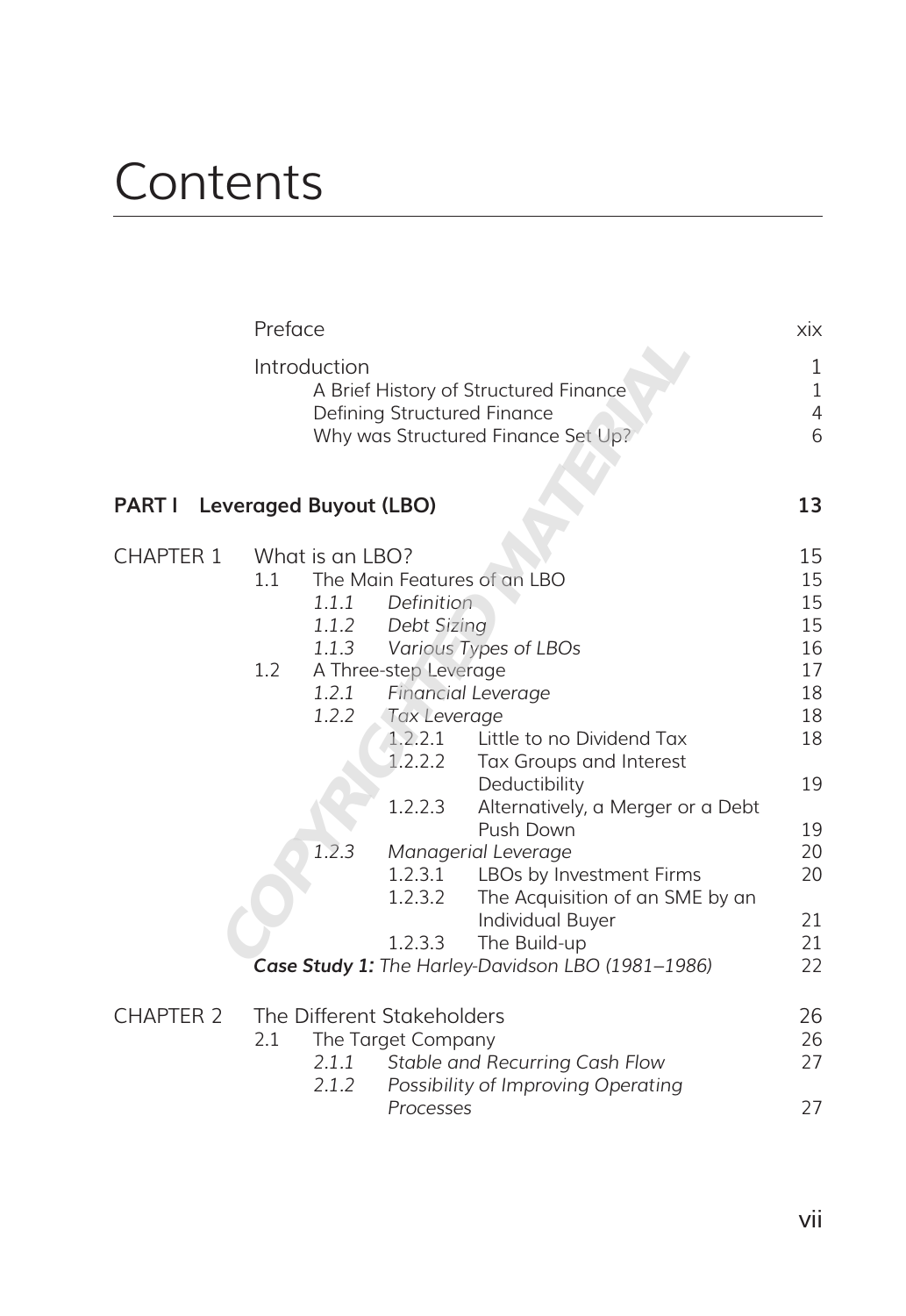|                  |     | 2.1.3           |                        | Growth Opportunities                                   | 29 |
|------------------|-----|-----------------|------------------------|--------------------------------------------------------|----|
|                  |     |                 | 2.1.3.1                | Organic Growth                                         | 29 |
|                  |     |                 | 2.1.3.2                | <b>External Growth</b>                                 | 30 |
|                  |     | 2.1.4           |                        | Low Level of Net Long-term Debt                        | 31 |
|                  |     | 2.1.5           |                        | Low Working Capital Requirement                        | 32 |
|                  |     | 2.1.6           |                        | Some Assets can be Collateralized (Ideally)            | 32 |
|                  |     | 2.1.7           |                        | No Dirty Little Secrets                                | 32 |
|                  |     | 2.1.8           | People Matter          |                                                        | 34 |
|                  |     |                 | 2.1.8.1                | A Top-notch Management Team                            | 34 |
|                  |     |                 | 2.1.8.2                | Change of Culture                                      | 34 |
|                  |     |                 |                        |                                                        |    |
|                  | 2.2 | <b>Buyers</b>   |                        |                                                        | 35 |
|                  |     | 2.2.1           |                        | <b>Private Equity Firms</b>                            | 35 |
|                  |     |                 | 2.2.1.1                | <b>Private Equity Sponsors</b>                         | 35 |
|                  |     |                 | 2.2.1.2                | The Origins of LBOs                                    | 35 |
|                  |     |                 | 2.2.1.3                | LBO Firms vs. LBO Funds                                | 36 |
|                  |     |                 | 2.2.1.4                | Profit Sharing between LPs and                         |    |
|                  |     |                 |                        | <b>LBO</b> Firms                                       | 38 |
|                  |     |                 | 2.2.1.5                | Fund's Lifetime                                        | 38 |
|                  |     |                 | 2.2.1.6                | Performance Targets                                    | 39 |
|                  |     | 2.2.2           |                        | <b>Individual Buyers</b>                               | 39 |
|                  | 2.3 | Lenders         |                        |                                                        | 40 |
|                  |     | 2.3.1           | <b>Basic Concepts</b>  |                                                        | 40 |
|                  |     |                 | 2.3.1.1                | Sizing                                                 | 40 |
|                  |     |                 | 2.3.1.2                | Debt Structure                                         | 40 |
|                  |     | 2.3.2           | <b>Term Loans</b>      |                                                        | 41 |
|                  |     |                 | 2.3.2.1                | How Does it Work?                                      | 41 |
|                  |     |                 | 2.3.2.2                | Covenants                                              | 41 |
|                  |     |                 | 2.3.2.3                | Events of Default                                      | 42 |
|                  |     |                 |                        |                                                        | 42 |
|                  |     |                 | 2.3.2.4                | Cov-lite Structures                                    |    |
|                  |     |                 | 2.3.2.5                | <b>Banking Pools</b>                                   | 43 |
|                  |     |                 | 2.3.2.6                | Non-bank Investors                                     | 43 |
|                  |     |                 | 2.3.2.7                | <b>Other Credit Facilities</b>                         | 44 |
|                  |     | 2.3.3           |                        | Subordinated Debt                                      | 44 |
|                  |     |                 | 2.3.3.1                | Second Lien                                            | 45 |
|                  |     |                 | 2.3.3.2                | Mezzanine Debt                                         | 45 |
|                  |     |                 | 2.3.3.3                | High-yield Bonds                                       | 45 |
|                  |     | 2.3.4           | Unitranche Debt        |                                                        | 46 |
|                  |     |                 |                        | $2.3.4.1$ What is it?                                  | 46 |
|                  |     |                 | 2.3.4.2                | <b>Bifurcated Unitranche</b>                           | 47 |
|                  |     |                 |                        | Case Study 2: Michael Milken and the Birth of the      |    |
|                  |     |                 | High-Yield Bond Market |                                                        | 47 |
|                  |     |                 |                        | Case Study 3: Malcolm Glazer and the Manchester United |    |
|                  |     | <b>LBO</b>      |                        |                                                        | 53 |
| <b>CHAPTER 3</b> |     | The LBO Process |                        |                                                        | 63 |
|                  | 3.1 |                 | The Sale Process       |                                                        | 63 |
|                  |     | 3.1.1           |                        | <b>Preliminary Analysis</b>                            | 64 |
|                  |     | 3.1.2           | Valuation              |                                                        | 65 |
|                  |     |                 |                        |                                                        |    |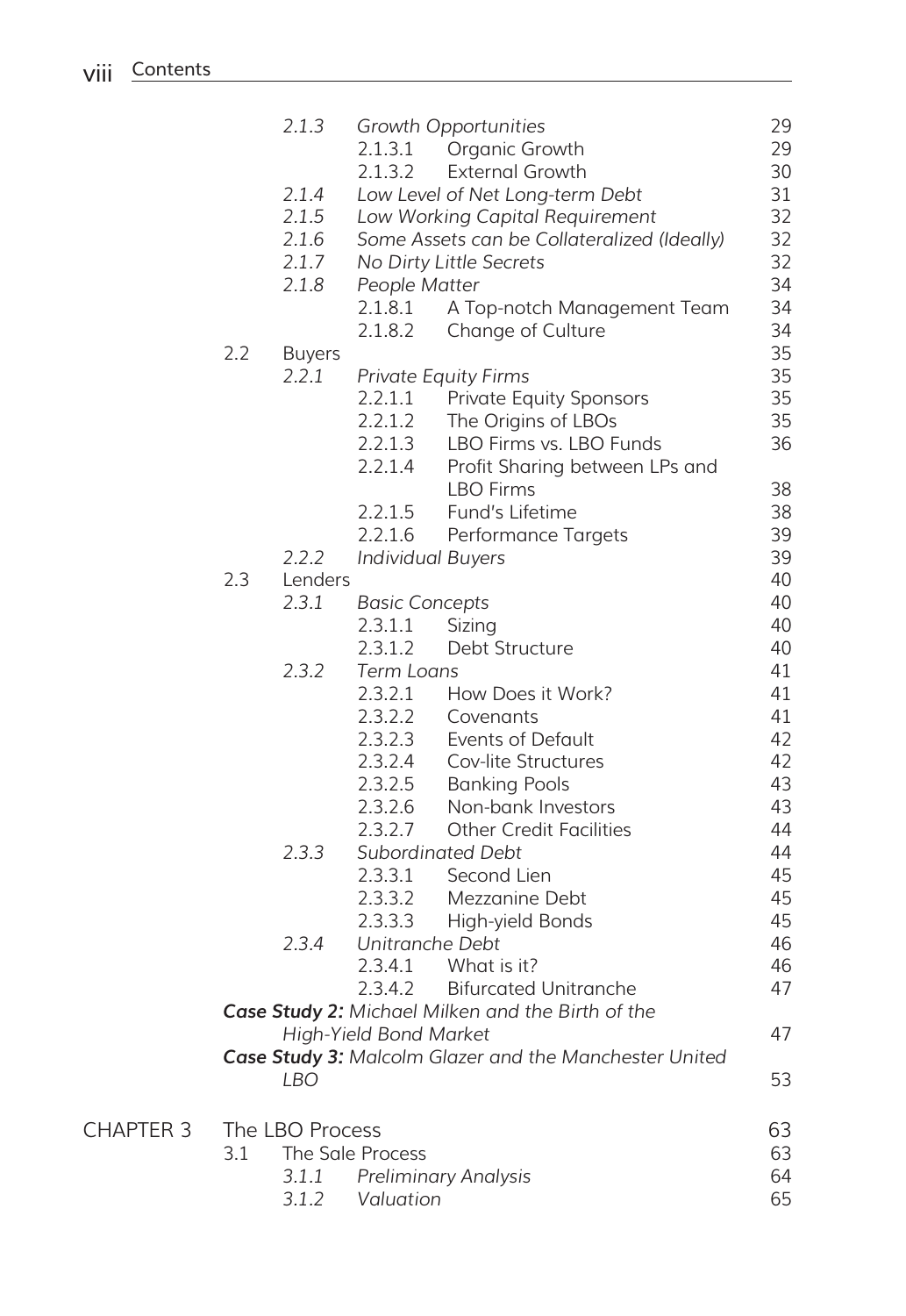|                                    |                        |            | 3.1.2.1                    | <b>Comparative Method</b>                            | 65  |
|------------------------------------|------------------------|------------|----------------------------|------------------------------------------------------|-----|
|                                    |                        |            | 3.1.2.2                    | Intrinsic Method                                     | 67  |
|                                    |                        |            | 3.1.2.3                    | Determining the Offer Price                          | 68  |
|                                    |                        | 3.1.3      | Letter of Intent           |                                                      | 68  |
|                                    |                        | 3.1.4      | Due Diligence              |                                                      | 70  |
|                                    |                        | 3.1.5      |                            | <b>Structuring and Closing</b>                       | 70  |
|                                    |                        | 3.1.6      |                            | After the Acquisition                                | 71  |
|                                    |                        |            | 3.1.6.1                    | <b>Private Equity Firms</b>                          | 71  |
|                                    |                        |            | 3.1.6.2                    | <b>Individual Buyers</b>                             | 72  |
|                                    | 3.2                    |            | <b>Exit Strategies</b>     |                                                      | 72  |
|                                    |                        | 3.2.1      |                            | Initial Public Offering                              | 72  |
|                                    |                        | 3.2.2      | Sale                       |                                                      | 73  |
|                                    |                        |            | 3.2.2.1                    | To a Company                                         | 73  |
|                                    |                        |            | 3.2.2.2                    | To Another Private Equity Firm                       | 75  |
|                                    |                        | 3.2.3      |                            | Dividend Recapitalization                            | 76  |
|                                    |                        |            | 3.2.3.1                    | How Does it Work?                                    | 76  |
|                                    |                        |            | 3.2.3.2                    | Constraints                                          | 77  |
|                                    | 3.3                    |            | LBO and Private Equity     |                                                      | 77  |
|                                    |                        | 3.3.1      |                            | Focus on Venture Capital and Growth                  |     |
|                                    |                        |            | Capital                    |                                                      | 78  |
|                                    |                        |            | 3.3.1.1                    | Venture Capital                                      | 78  |
|                                    |                        |            | 3.3.1.2                    | Venture Capital Firms                                | 79  |
|                                    |                        |            | 3.3.1.3                    | Several Rounds                                       | 79  |
|                                    |                        |            | 3.3.1.4                    | History of Venture Capital                           | 80  |
|                                    |                        |            | 3.3.1.5                    |                                                      | 81  |
|                                    |                        |            | 3.3.1.6                    | <b>Growth Capital</b>                                |     |
|                                    |                        |            |                            | Growth Capital vs. Venture<br>Capital                | 83  |
|                                    |                        | 3.3.2      |                            |                                                      |     |
|                                    |                        |            |                            | LBO Compared with Venture Capital and                |     |
|                                    |                        |            | <b>Growth Capital</b>      |                                                      | 84  |
|                                    |                        |            |                            | Case Study 4: Hilton Hotels LBO, the Most Profitable |     |
|                                    |                        |            | Private Equity Deal Ever   |                                                      | 85  |
| Summary LBOs: What Have We Learnt? |                        |            |                            |                                                      | 92  |
| <b>PART II</b>                     | <b>Project Finance</b> |            |                            |                                                      | 95  |
| <b>CHAPTER 4</b>                   |                        |            | The ABC of Project Finance |                                                      | 97  |
|                                    | 4.1                    | Definition |                            |                                                      | 97  |
|                                    |                        | 4.1.1      |                            | The Purpose of Project Finance                       | 97  |
|                                    |                        | 4.1.2      |                            | Financing the Construction of                        |     |
|                                    |                        |            |                            | Infrastructure with Non-recourse Debt                | 97  |
|                                    | 4.2                    |            |                            | Why Choose a Project Finance Structure               | 99  |
|                                    |                        | 4.2.1      |                            | Two Different Options to Finance                     |     |
|                                    |                        |            |                            | <b>Infrastructure Assets</b>                         | 99  |
|                                    |                        | 4.2.2      |                            | Advantages of the Project Finance Option             | 100 |
|                                    |                        |            | 4.2.2.1                    | <b>Isolating Risks</b>                               | 100 |
|                                    |                        |            | 4.2.2.2                    | Optimizing Leverage                                  | 100 |
|                                    |                        |            |                            |                                                      |     |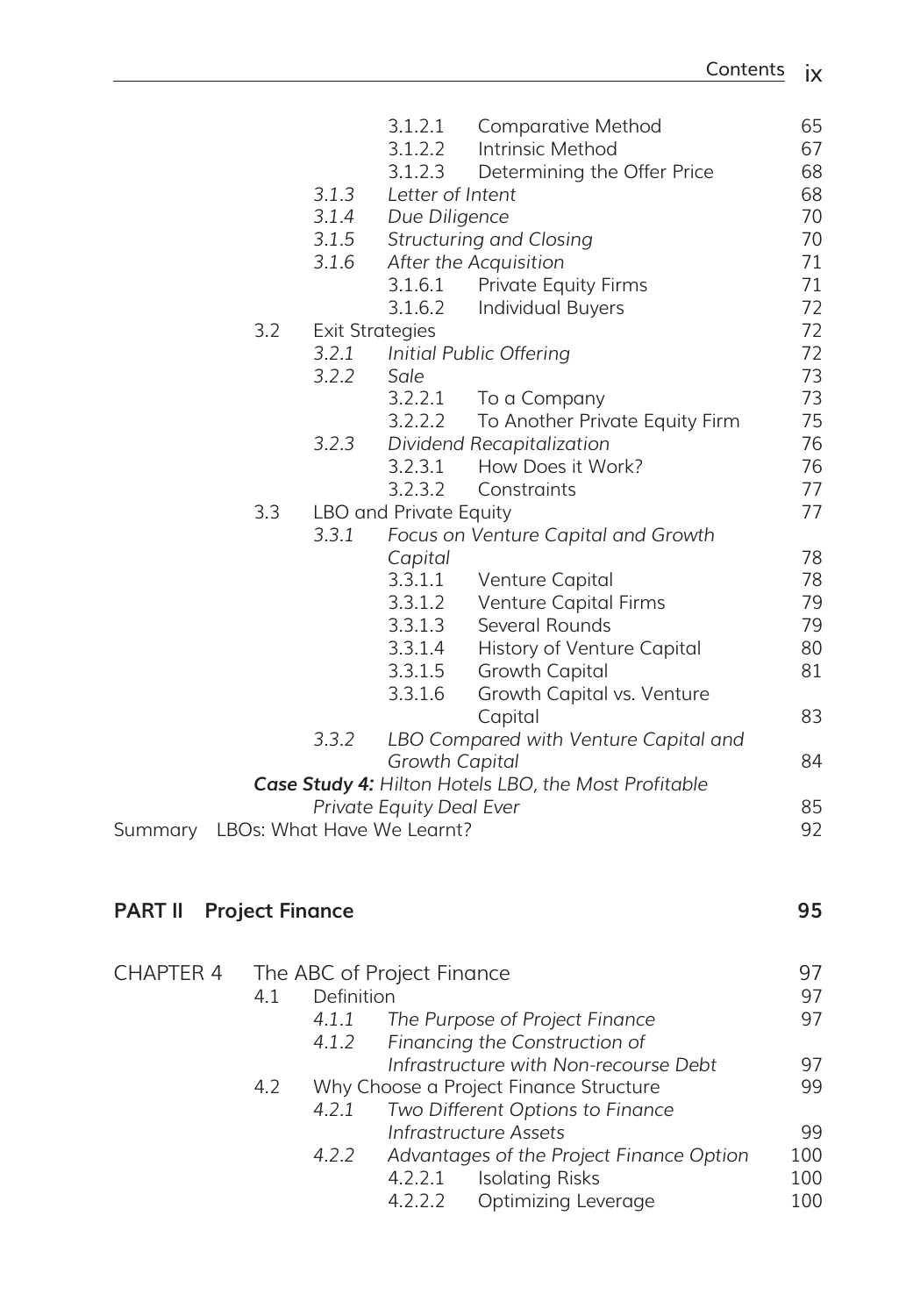|                  |     |           | 4.2.2.3<br>4.2.2.4          | <b>Extending Debt Maturity</b><br>Ideal Solution for Consortiums | 101<br>101 |
|------------------|-----|-----------|-----------------------------|------------------------------------------------------------------|------------|
|                  |     |           | 4.2.2.5                     | Ideal Solution for Financial<br>Sponsors                         | 102        |
|                  |     |           | 4.2.2.6                     | Only Solution for Small or                                       |            |
|                  |     |           |                             | Medium-size Sponsors                                             | 102        |
|                  | 4.3 |           |                             | Constraints of the Project Finance Structure                     | 103        |
|                  | 4.4 |           |                             | How to Choose between Corporate and Project                      |            |
|                  |     | Financing |                             | Case Study 5: The Construction of the Eiffel Tower               | 103<br>105 |
|                  |     |           |                             |                                                                  |            |
| <b>CHAPTER 5</b> |     |           |                             | The Main Parties to Project Financing                            | 110        |
|                  | 5.1 |           | Different Types of Projects |                                                                  | 110        |
|                  |     | 5.1.1     |                             | Projects with Long-term Purchase Contracts                       | 110        |
|                  |     |           | 5.1.1.1                     | How Does it Work?                                                | 111        |
|                  |     |           | 5.1.1.2                     | Financing a Project Benefiting                                   |            |
|                  |     |           |                             | from a Long-term Purchase                                        |            |
|                  |     |           |                             | Agreement                                                        | 111        |
|                  |     | 5.1.2     |                             | Projects with Traffic or Merchant Risk                           | 112        |
|                  |     |           | 5.1.2.1                     | Definition                                                       | 112        |
|                  |     |           | 5.1.2.2                     | A Higher Level of Risk than                                      |            |
|                  |     |           |                             | Projects Benefiting from Offtake                                 |            |
|                  |     |           |                             | Agreements                                                       | 112        |
|                  |     |           | 5.1.2.3                     | Subsidies                                                        | 113        |
|                  |     |           | 5.1.2.4                     | Projects Partly Exposed to                                       |            |
|                  |     |           |                             | Merchant Risk                                                    | 113        |
|                  |     | 5.1.3     | <b>PPPs</b>                 |                                                                  | 114        |
|                  |     |           | 5.1.3.1                     | Concessions: a Historical                                        |            |
|                  |     |           |                             | Approach                                                         | 114        |
|                  |     |           | 5.1.3.2                     | PPPs: from the United Kingdom                                    |            |
|                  |     |           |                             | to the Rest of the World                                         | 114        |
|                  |     |           | 5.1.3.3                     | <b>Financing PPPs</b>                                            | 116        |
|                  |     |           | 5.1.3.4                     | Legal Forms of PPPs                                              | 116        |
|                  | 5.2 | Sponsors  |                             |                                                                  | 117        |
|                  |     | 5.2.1     |                             | <b>Industrial Sponsors</b>                                       | 117        |
|                  |     | 5.2.2     |                             | <b>Financial Sponsors</b>                                        | 119        |
|                  |     |           | 5.2.2.1                     | Definition                                                       | 119        |
|                  |     |           | 5.2.2.2                     | A Growing Competition between                                    |            |
|                  |     |           |                             | <b>Financial Sponsors</b>                                        | 119        |
|                  |     |           | 5.2.2.3                     | Financial and Industrial                                         |            |
|                  |     |           |                             | Sponsors Work Together                                           | 120        |
|                  |     | 5.2.3     |                             | Greenfield and Brownfield Investments                            | 121        |
|                  |     |           |                             |                                                                  |            |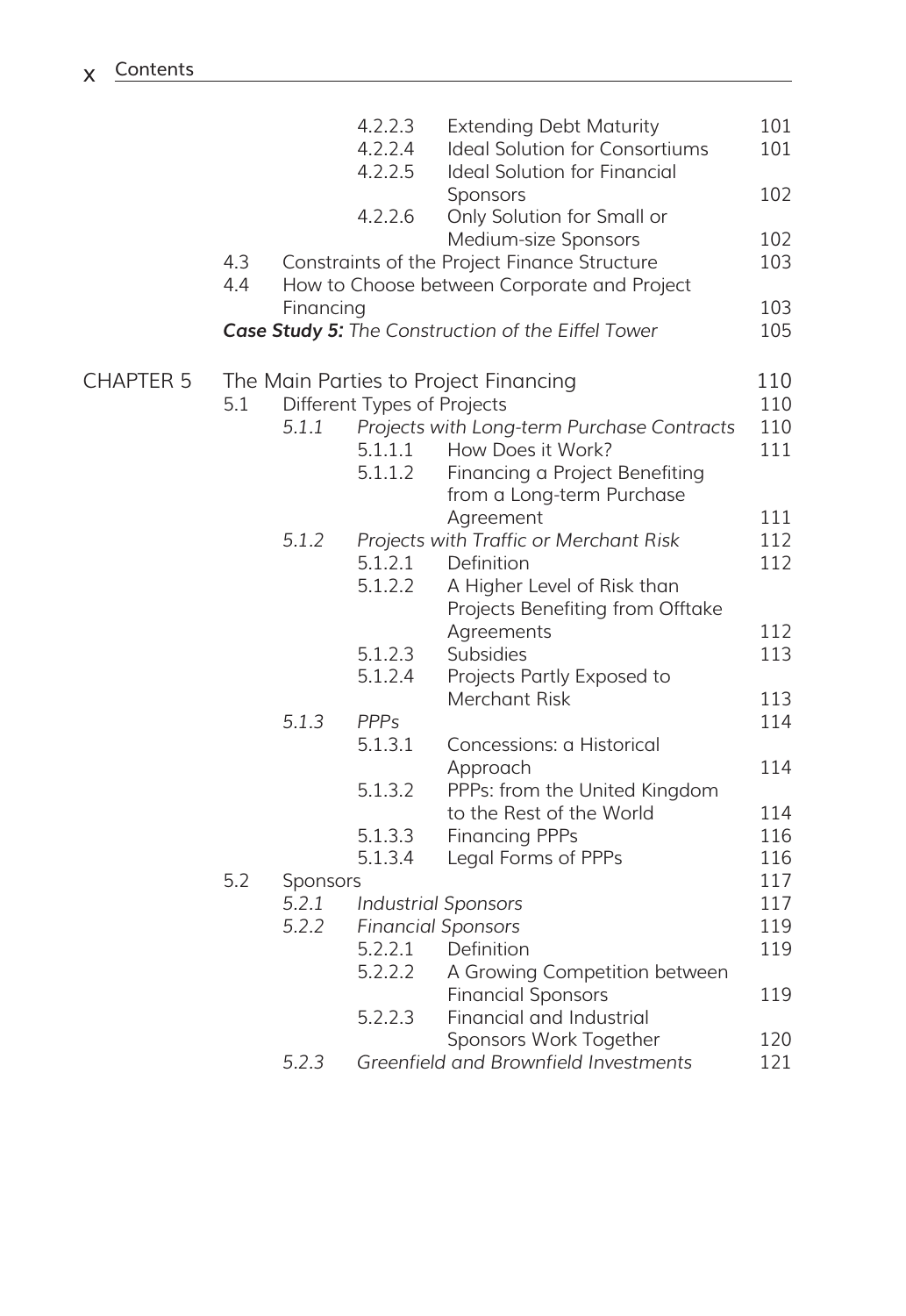|                  |     | 5.2.4   |                                    | <b>Stock Exchange Listing</b>                                   | 122 |
|------------------|-----|---------|------------------------------------|-----------------------------------------------------------------|-----|
|                  |     |         | 5.2.4.1                            | Listing of Infrastructure                                       |     |
|                  |     |         |                                    | Companies                                                       | 122 |
|                  |     |         | 5.2.4.2                            | Listing of Infrastructure Funds                                 | 122 |
|                  |     |         | 5.2.4.3                            | Yieldcos                                                        | 123 |
|                  |     | 5.2.5   |                                    | Infrastructure-like Assets                                      | 127 |
|                  |     |         | 5.2.5.1                            | Definition                                                      | 127 |
|                  |     |         | 5.2.5.2                            | Financing of Infra-like Assets                                  | 127 |
|                  | 5.3 | Lenders |                                    |                                                                 | 127 |
|                  |     | 5.3.1   | Banks                              |                                                                 | 127 |
|                  |     |         | 5.3.1.1<br>5.3.1.2                 | Leading Banks in Project Finance<br>What Types of Loans Do They | 127 |
|                  |     |         |                                    | Offer?                                                          | 129 |
|                  |     |         | 5.3.1.3                            | Junior Loans                                                    | 130 |
|                  |     | 5.3.2   |                                    | Infrastructure Debt Funds                                       | 130 |
|                  |     |         | 5.3.2.1                            | New Players in the Infrastructure                               |     |
|                  |     |         |                                    | Space                                                           | 130 |
|                  |     |         | 5.3.2.2                            | <b>Regulatory Background</b>                                    | 131 |
|                  |     |         | 5.3.2.3                            | Who are These Funds?                                            | 132 |
|                  |     | 5.3.3   | Project Bonds                      |                                                                 | 132 |
|                  |     | 5.3.4   |                                    | Development Finance Institutions                                | 133 |
|                  |     |         | 5.3.4.1                            | Definition                                                      | 133 |
|                  |     |         | 5.3.4.2                            | Multilateral Development Banks                                  | 134 |
|                  |     |         | 5.3.4.3                            | MDBs in Project Finance                                         | 135 |
|                  |     |         | 5.3.4.4                            | <b>Preferred Creditor Status</b>                                | 135 |
|                  |     |         | 5.3.4.5                            | A/B Loans                                                       | 135 |
|                  |     | 5.3.5   |                                    | <b>Export Credit Agencies</b>                                   | 136 |
|                  |     |         | 5.3.5.1                            | Definition                                                      | 136 |
|                  |     |         | 5.3.5.2                            | Rules Applicable to ECAs                                        | 137 |
|                  |     |         | 5.3.5.3                            | Example                                                         | 138 |
|                  |     |         | 5.3.5.4                            | Advantages of ECAs                                              | 139 |
|                  |     |         | 5.3.5.5                            | <b>Structuring Options</b>                                      | 139 |
|                  | 5.4 |         |                                    | The Role of Public Authorities                                  | 140 |
|                  |     | 5.4.1   | Framework                          |                                                                 | 141 |
|                  |     | 5.4.2   | <b>Public Tenders</b>              |                                                                 | 141 |
|                  |     |         |                                    | Case Study 6: The Near Bankruptcy of Disneyland Paris           | 142 |
| <b>CHAPTER 6</b> |     |         | <b>Project Finance Structuring</b> |                                                                 | 149 |
|                  | 6.1 |         |                                    | Preliminary Analysis of the Project                             | 149 |
|                  |     | 6.1.1   |                                    | <b>Construction Risk</b>                                        | 149 |
|                  |     | 6.1.2   | <b>Resource Risk</b>               |                                                                 | 150 |
|                  |     | 6.1.3   | <b>Credit Risk</b>                 |                                                                 | 151 |
|                  |     | 6.1.4   | <b>Market Risk</b>                 |                                                                 | 152 |
|                  |     | 6.1.5   | <b>Rate Risk</b>                   |                                                                 | 152 |
|                  |     | 6.1.6   |                                    | Foreign Exchange Rate Risk                                      | 153 |
|                  |     |         |                                    |                                                                 |     |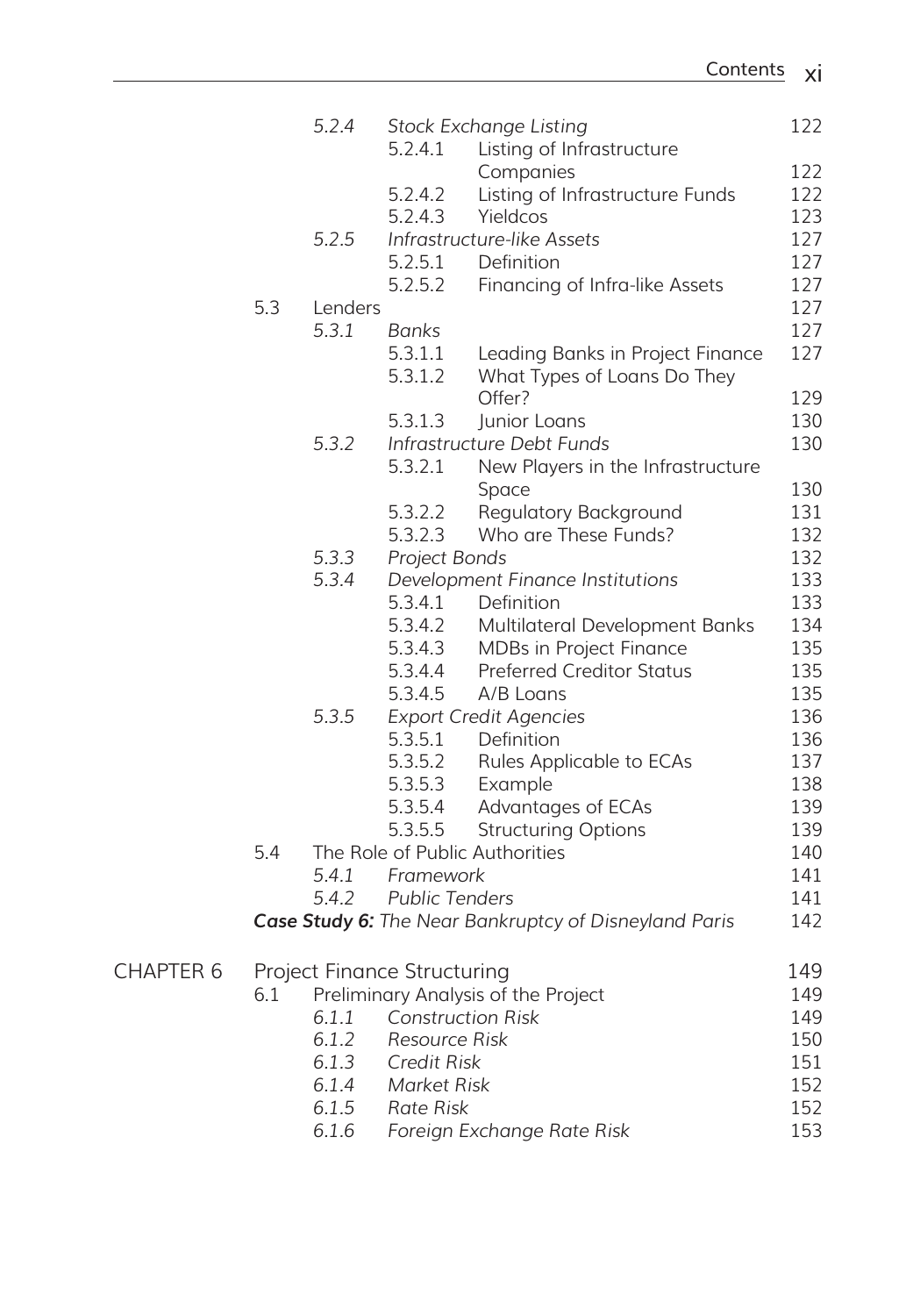|     | 6.1.7  | <b>Operational Risk</b>    |                                   | 154 |
|-----|--------|----------------------------|-----------------------------------|-----|
|     | 6.1.8  |                            | <b>Technological Risk</b>         | 154 |
|     | 6.1.9  | <b>Political Risk</b>      |                                   | 154 |
|     | 6.1.10 |                            | <b>Environmental Risk</b>         | 155 |
|     | 6.1.11 |                            | Force Majeure and Other Risks     | 155 |
|     |        |                            | 6.1.11.1 Force Majeure            | 155 |
|     |        | 6.1.11.2                   | <b>Other Risks</b>                | 156 |
| 6.2 |        |                            | Project Finance Legal Structure   | 156 |
|     | 6.2.1  |                            | Establishment of the SPV          | 156 |
|     |        | 6.2.1.1                    | Characteristics of the Project    |     |
|     |        |                            | Company                           | 156 |
|     |        | 6.2.1.2                    | Employees                         | 157 |
|     | 6.2.2  | Loan Agreement             |                                   | 157 |
|     |        | 6.2.2.1                    | Main Features of a Project        |     |
|     |        |                            |                                   | 157 |
|     |        | 6.2.2.2                    | Finance Loan<br>Reserve Accounts  | 158 |
|     |        | 6.2.2.3                    |                                   | 159 |
|     |        |                            | Debt Service Coverage Ratio       |     |
|     |        | 6.2.2.4                    | Loan Life Cover Ratio             | 160 |
|     |        | 6.2.2.5                    | Other Covenants                   | 160 |
|     |        | 6.2.2.6                    | Events of Default                 | 160 |
|     |        | 6.2.2.7                    | Junior Loan                       | 161 |
|     | 6.2.3  |                            | The Security Package              | 161 |
|     |        | 6.2.3.1                    | Description of the Security       |     |
|     |        |                            | Package                           | 161 |
|     |        | 6.2.3.2                    | Analysis of the Security Package  | 162 |
|     | 6.2.4  |                            | <b>Other Financial Documents</b>  | 163 |
|     |        | 6.2.4.1                    | Intercreditor Agreement           | 163 |
|     |        | 6.2.4.2                    | <b>VAT Facility</b>               | 163 |
|     | 6.2.5  |                            | <b>Project Documents</b>          | 164 |
|     |        | 6.2.5.1                    | Construction (or EPC) Contract    | 164 |
|     |        | 6.2.5.2                    | Operation and Maintenance         |     |
|     |        |                            | Contract                          | 164 |
|     |        | 6.2.5.3                    | Offtake Agreements (and other     |     |
|     |        |                            | Contracts through which an SPV    |     |
|     |        |                            | Generates Revenues)               | 165 |
|     |        | 6.2.5.4                    | Lease Agreement                   | 165 |
|     |        | 6.2.5.5                    | Agreement(s) with the Host        |     |
|     |        |                            | Country                           | 165 |
| 6.3 |        | <b>Financial Structure</b> |                                   | 166 |
|     | 6.3.1  |                            | The Financial Model               | 166 |
|     |        | 6.3.1.1                    | <b>Building a Financial Model</b> | 166 |
|     |        | 6.3.1.2                    | Identifying Operating Cash Flow   | 167 |
|     |        | 6.3.1.3                    | Role of the Financial Advisor     | 168 |
|     |        |                            |                                   |     |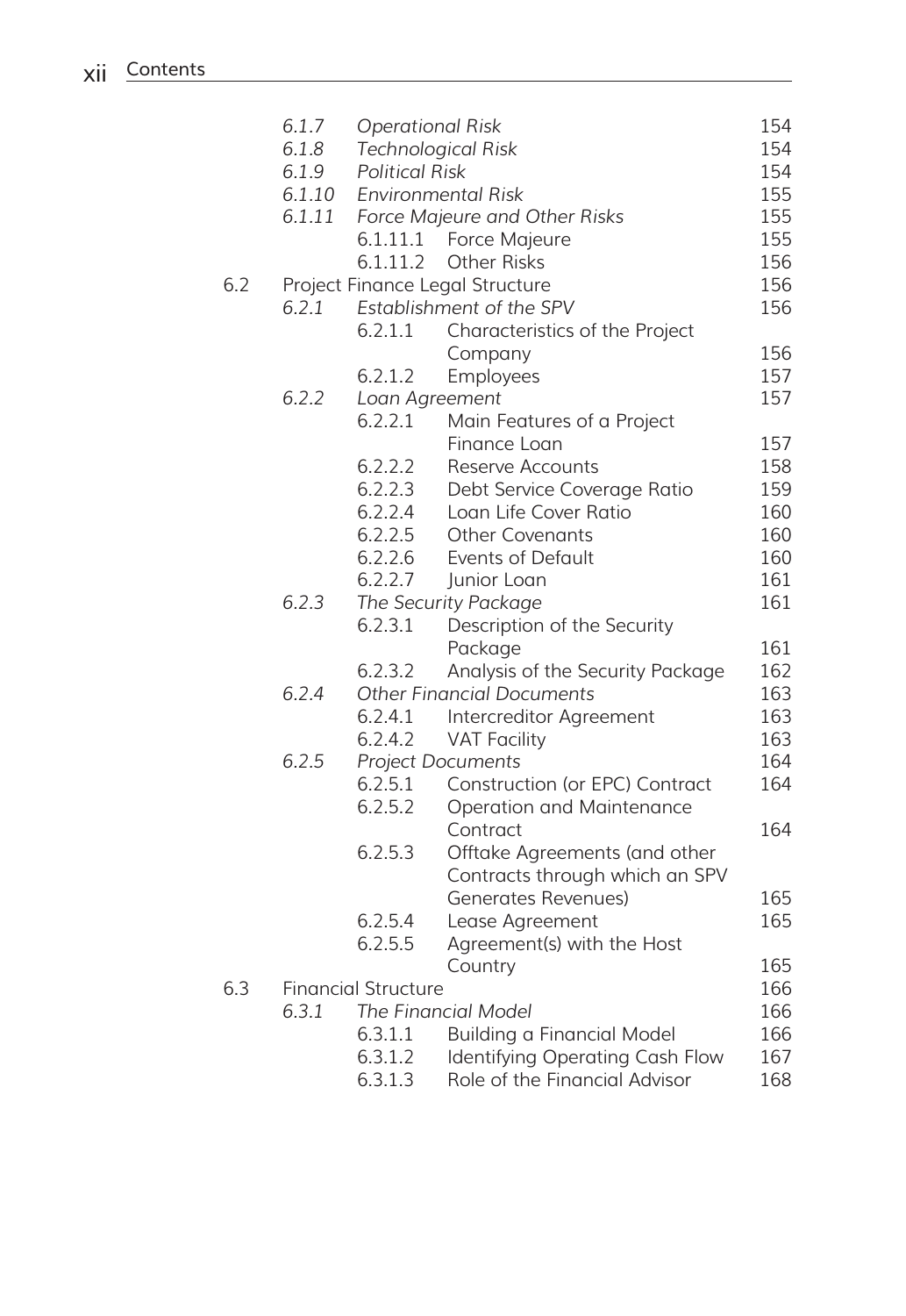|         | 6.3.2                                 | Debt Sizing |                                  | 169 |
|---------|---------------------------------------|-------------|----------------------------------|-----|
|         |                                       | 6.3.2.1     | How to Determine the Total       |     |
|         |                                       |             | Debt Amount                      | 169 |
|         |                                       | 6.3.2.2     | Legal Form of the Sponsor's      |     |
|         |                                       |             | Contribution                     | 169 |
|         |                                       | 6.3.2.3     | Is There an Ideal Debt-to-Equity |     |
|         |                                       |             | Ratio?                           | 170 |
|         |                                       | 6.3.2.4     | Timing of a Sponsor's Equity     |     |
|         |                                       |             | Investment                       | 171 |
|         | 6.3.3                                 | Waterfall   |                                  | 171 |
|         |                                       | 6.3.3.1     | Debt Repayment and Dividend      |     |
|         |                                       |             | Distribution                     | 171 |
|         |                                       | 6.3.3.2     | Is There a Risk of Conflict of   |     |
|         |                                       |             | Interest?                        | 172 |
| Summary | Project Finance: What Have We Learnt? |             |                                  | 173 |

## **PART III** Asset Finance 175

| <b>CHAPTER 7</b> |     |       | Definition of Asset Finance | 177                             |     |
|------------------|-----|-------|-----------------------------|---------------------------------|-----|
|                  | 7.1 |       | The Scope of Asset Finance  |                                 | 177 |
|                  |     | 7.1.1 |                             | What is an Asset?               | 177 |
|                  |     | 7.1.2 |                             | Three Types of Structures       | 178 |
|                  | 7.2 |       | How to Finance Assets       | 178                             |     |
|                  |     | 7.2.1 | Mortgage Loans              |                                 | 178 |
|                  |     |       | 7.2.1.1                     | Definition                      | 178 |
|                  |     |       | 7.2.1.2                     | In Case of Default              | 179 |
|                  |     |       | 7.2.1.3                     | Debt Sizing                     | 179 |
|                  |     |       | 7.2.1.4                     | Maturity                        | 180 |
|                  |     | 7.2.2 | Finance Lease               | 180                             |     |
|                  |     |       | 7.2.2.1                     | Definition                      | 180 |
|                  |     |       | 7.2.2.2                     | Use in Asset Finance            | 181 |
|                  |     |       | 7.2.2.3                     | Finance Lease Structure         | 181 |
|                  |     |       | 7.2.2.4                     | Tax Lease                       | 183 |
|                  |     |       | 7.2.2.5                     | Tax Lease Industry              | 187 |
|                  |     |       | 7.2.2.6                     | <b>Tax Leases Today</b>         | 188 |
|                  |     |       | 7.2.2.7                     | Tonnage Tax                     | 190 |
|                  |     | 7.2.3 | <b>Operating Lease</b>      |                                 | 190 |
|                  |     |       | 7.2.3.1                     | Definition                      | 190 |
|                  |     |       | 7.2.3.2                     | <b>Clients Need Flexibility</b> | 191 |
|                  |     |       | 7.2.3.3                     | A Few Words on Lessors          | 192 |
|                  |     |       | 7.2.3.4                     | Lessors' Financing Strategies   | 192 |
|                  |     |       | 7.2.3.5                     | <b>JOLCOs</b>                   | 193 |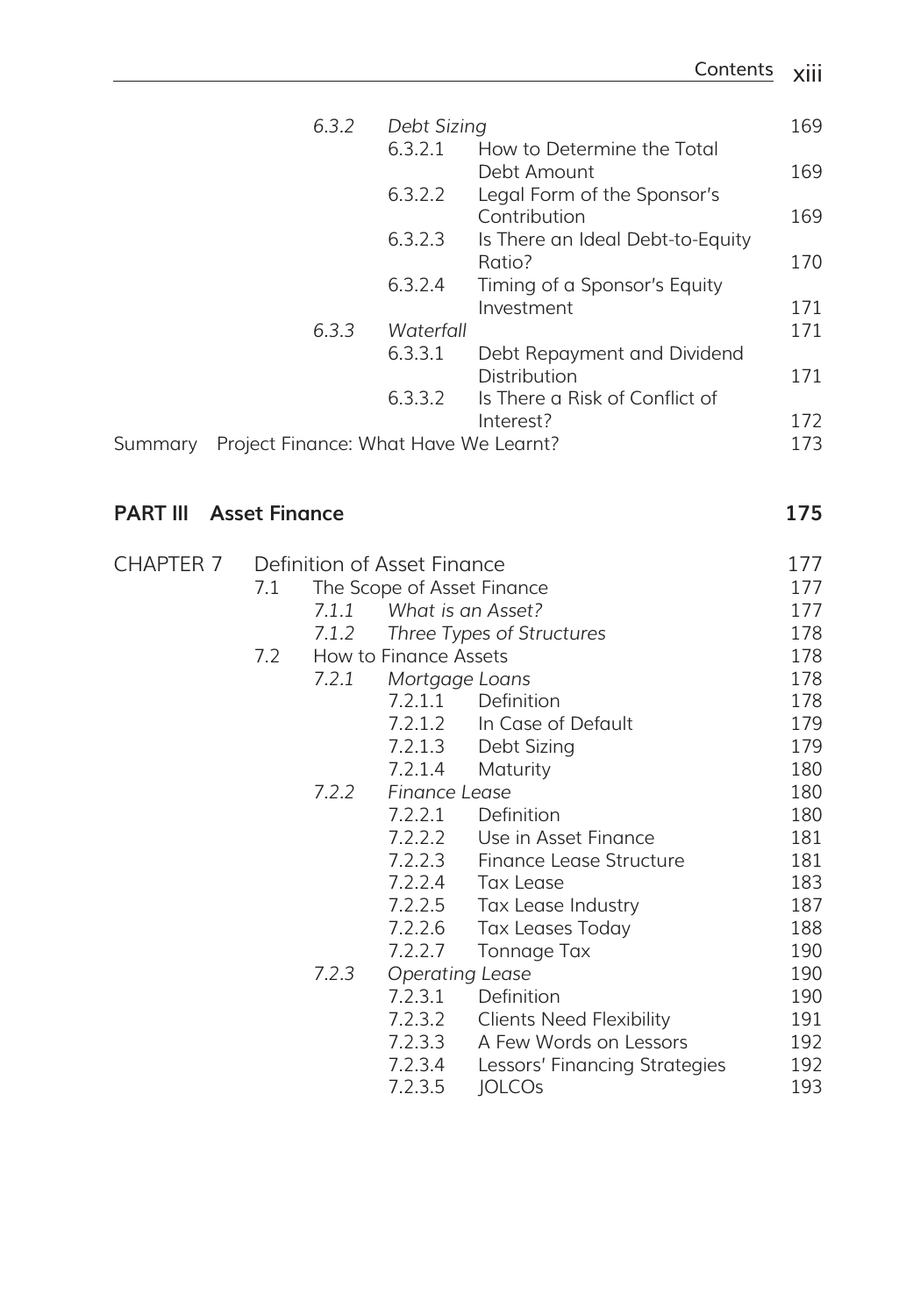|                  |     | 7.2.4                                                                  | Other          | How the Three Options Compare to Each         | 194 |
|------------------|-----|------------------------------------------------------------------------|----------------|-----------------------------------------------|-----|
|                  |     | Case Study 7: Richard Branson and the Beginnings of<br>Virgin Atlantic | 196            |                                               |     |
|                  |     |                                                                        |                |                                               |     |
| <b>CHAPTER 8</b> |     | The Stakeholders                                                       |                |                                               | 200 |
|                  | 8.1 | Clients                                                                |                |                                               | 200 |
|                  |     | 8.1.1                                                                  | Asset Users    |                                               | 200 |
|                  |     |                                                                        | 8.1.1.1        | Who are They?                                 | 200 |
|                  |     |                                                                        | 8.1.1.2        | The Case of the Airline Industry              | 201 |
|                  |     |                                                                        | 8.1.1.3        | A Long History of Defaults                    | 202 |
|                  |     | 8.1.2                                                                  |                | Valuable and High-Demand Assets               | 203 |
|                  |     | 8.1.3                                                                  |                | <b>Traditional Financing Options</b>          | 205 |
|                  |     |                                                                        | 8.1.3.1        | Mortgage Loans                                | 205 |
|                  |     |                                                                        | 8.1.3.2        | <b>Tax Leases</b>                             | 205 |
|                  |     |                                                                        | 8.1.3.3        | <b>Other Corporate Financing</b>              |     |
|                  |     |                                                                        |                | Options                                       | 206 |
|                  |     | 8.1.4                                                                  |                | The Appeal of Operating Leasing               | 207 |
|                  |     |                                                                        | 8.1.4.1        | Cash Flow                                     | 207 |
|                  |     |                                                                        | 8.1.4.2        | Residual Value Risk                           | 208 |
|                  |     |                                                                        | 8.1.4.3        | Flexibility                                   | 209 |
|                  |     |                                                                        | 8.1.4.4        | And Accounting?                               | 209 |
|                  | 8.2 | Lessors                                                                |                |                                               | 210 |
|                  |     | 8.2.1                                                                  |                | A Historical Approach                         | 210 |
|                  |     |                                                                        | 8.2.1.1        | The Beginnings                                | 210 |
|                  |     |                                                                        | 8.2.1.2        | The Cape Town Convention and                  |     |
|                  |     |                                                                        |                | the Globalization of Leasing                  | 211 |
|                  |     | 8.2.2                                                                  |                | The Leasing Market Today                      | 212 |
|                  |     |                                                                        | 8.2.2.1        | Leading Lessors                               | 212 |
|                  |     |                                                                        | 8.2.2.2        | Their Strategies                              | 214 |
|                  |     |                                                                        | 8.2.2.3        | Their Relevance                               | 215 |
|                  |     |                                                                        | 8.2.2.4        | A Fragmented Market                           | 216 |
|                  |     | 8.2.3                                                                  |                | Dynamics at Work in the Aircraft              |     |
|                  |     |                                                                        | 8.2.3.1        | <b>Operating Leasing Market</b>               | 216 |
|                  |     |                                                                        |                | A Business with High Entry<br><b>Barriers</b> | 217 |
|                  |     |                                                                        | 8.2.3.2        | The Rise of Chinese Lessors                   | 217 |
|                  |     |                                                                        | 8.2.3.3        | The Growing Interest of Hong                  |     |
|                  |     |                                                                        |                | Kong Investors                                | 218 |
|                  |     |                                                                        | 8.2.3.4        | Japanese Lessors                              | 218 |
|                  |     |                                                                        | 8.2.3.5        | Long-term Infrastructure                      |     |
|                  |     |                                                                        |                | Investors                                     | 219 |
|                  |     |                                                                        | 8.2.3.6        | <b>Private Equity Firms</b>                   | 220 |
|                  |     |                                                                        | 8.2.3.7        | Sidecars                                      | 220 |
|                  | 8.3 | Lenders                                                                |                |                                               | 222 |
|                  |     | 8.3.1                                                                  | Mortgage Loans |                                               | 222 |
|                  |     |                                                                        | 8.3.1.1        | Structure                                     | 222 |
|                  |     |                                                                        | 8.3.1.2        | Mortgage Loans Seen by Banks                  | 223 |
|                  |     |                                                                        |                |                                               |     |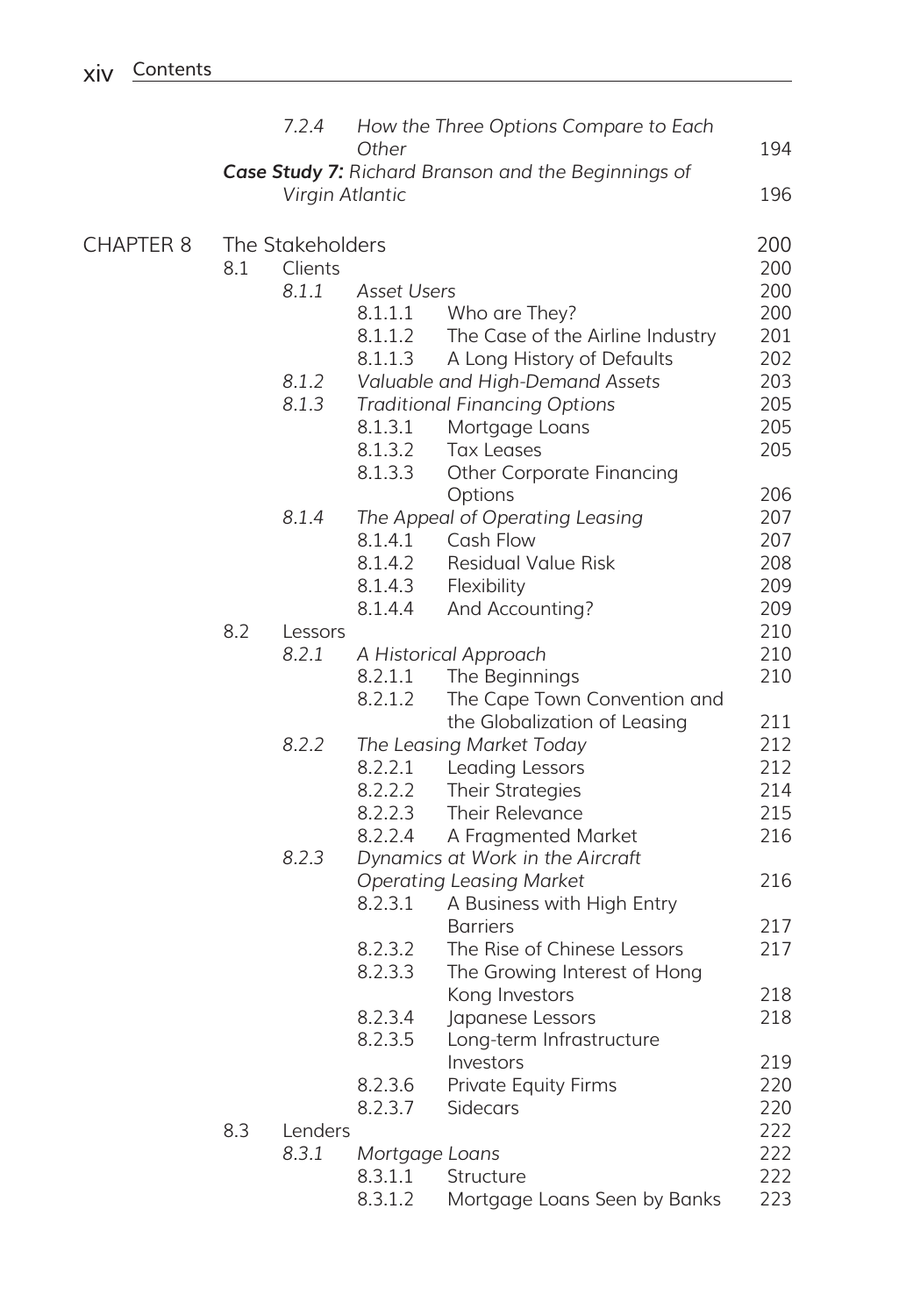|                  |     |                          | 8.3.1.3                     | Non-recourse Financing                                  | 225 |
|------------------|-----|--------------------------|-----------------------------|---------------------------------------------------------|-----|
|                  |     |                          | 8.3.1.4                     | <b>Export Credit Agencies</b>                           | 226 |
|                  |     |                          | 8.3.1.5                     | Asset Finance vs. Project Finance                       | 226 |
|                  |     | 8.3.2                    |                             | <b>Unsecured Funding</b>                                | 227 |
|                  |     |                          | 8.3.2.1                     | <b>Bonds</b>                                            | 227 |
|                  |     |                          | 8.3.2.2                     | <b>Bank Facilities</b>                                  | 228 |
|                  |     | 8.3.3                    | Other Structures            |                                                         | 230 |
|                  |     |                          | 8.3.3.1                     | Securitization                                          | 230 |
|                  |     |                          | 8.3.3.2                     | <b>JOLCOs</b>                                           | 230 |
|                  |     |                          |                             | Case Study 8: The Rise and Fall of GPA Group, the First |     |
|                  |     |                          |                             | <b>Giant Aircraft Leasing Company</b>                   | 230 |
|                  |     |                          |                             |                                                         |     |
| <b>CHAPTER 9</b> |     | <b>Behind the Scenes</b> |                             |                                                         | 238 |
|                  | 9.1 | Inside a Leasing Company |                             |                                                         | 238 |
|                  |     | 9.1.1                    |                             | Choosing a Location                                     | 238 |
|                  |     |                          | 9.1.1.1                     | Ireland as a Global Hub for                             |     |
|                  |     |                          |                             | Aircraft Leasing                                        | 238 |
|                  |     |                          | 9.1.1.2                     | <b>Other Geographies</b>                                | 239 |
|                  |     | 9.1.2                    |                             | <b>Building a Portfolio</b>                             | 240 |
|                  |     |                          | 9.1.2.1                     | <b>Credit Considerations</b>                            | 240 |
|                  |     |                          | 9.1.2.2                     | Assets                                                  | 241 |
|                  | 9.2 |                          | <b>Legal Considerations</b> |                                                         | 243 |
|                  |     | 9.2.1                    |                             | Rents and Maintenance Reserves                          | 243 |
|                  |     |                          | 9.2.1.1                     | Aircraft Specifications and                             |     |
|                  |     |                          |                             | Configuration                                           | 243 |
|                  |     |                          | 9.2.1.2                     | Rents                                                   | 244 |
|                  |     |                          | 9.2.1.3                     | <b>Maintenance Reserves</b>                             | 244 |
|                  |     |                          | 9.2.1.4                     | Maintenance Reserves and                                |     |
|                  |     |                          |                             | Value of an Aircraft                                    | 245 |
|                  |     | 9.2.2                    | Security Package            |                                                         | 246 |
|                  |     |                          | 9.2.2.1                     | Rents and Supplemental Rents                            | 246 |
|                  |     |                          | 9.2.2.2                     | Security Deposit                                        | 247 |
|                  |     |                          | 9.2.2.3                     | Other Elements of Comfort                               | 247 |
|                  |     | 9.2.3                    |                             | End of the Transaction                                  | 247 |
|                  |     |                          | 9.2.3.1                     | End of the Lease without Events                         |     |
|                  |     |                          |                             | of Default                                              | 247 |
|                  |     |                          | 9.2.3.2                     | After the Lease                                         | 248 |
|                  |     |                          | 9.2.3.3                     | End of the Lease Following an                           |     |
|                  |     |                          |                             | Event of Default                                        | 248 |
|                  |     |                          | 9.2.3.4                     | Repossession of Aircraft                                | 249 |
|                  |     | 9.2.4                    |                             | Interaction with Lenders                                | 250 |
|                  |     |                          | 9.2.4.1                     | Timing: When to Structure the                           |     |
|                  |     |                          |                             | Loan                                                    | 250 |
|                  |     |                          | 9.2.4.2                     | Loan Structure                                          | 250 |
|                  |     |                          |                             |                                                         |     |
|                  | 9.3 |                          |                             | The Dynamics of Leasing Markets                         | 250 |
|                  |     | 9.3.1                    | Aircraft                    |                                                         | 250 |
|                  |     | 9.3.2                    | Shipping                    |                                                         | 251 |
|                  |     |                          |                             |                                                         |     |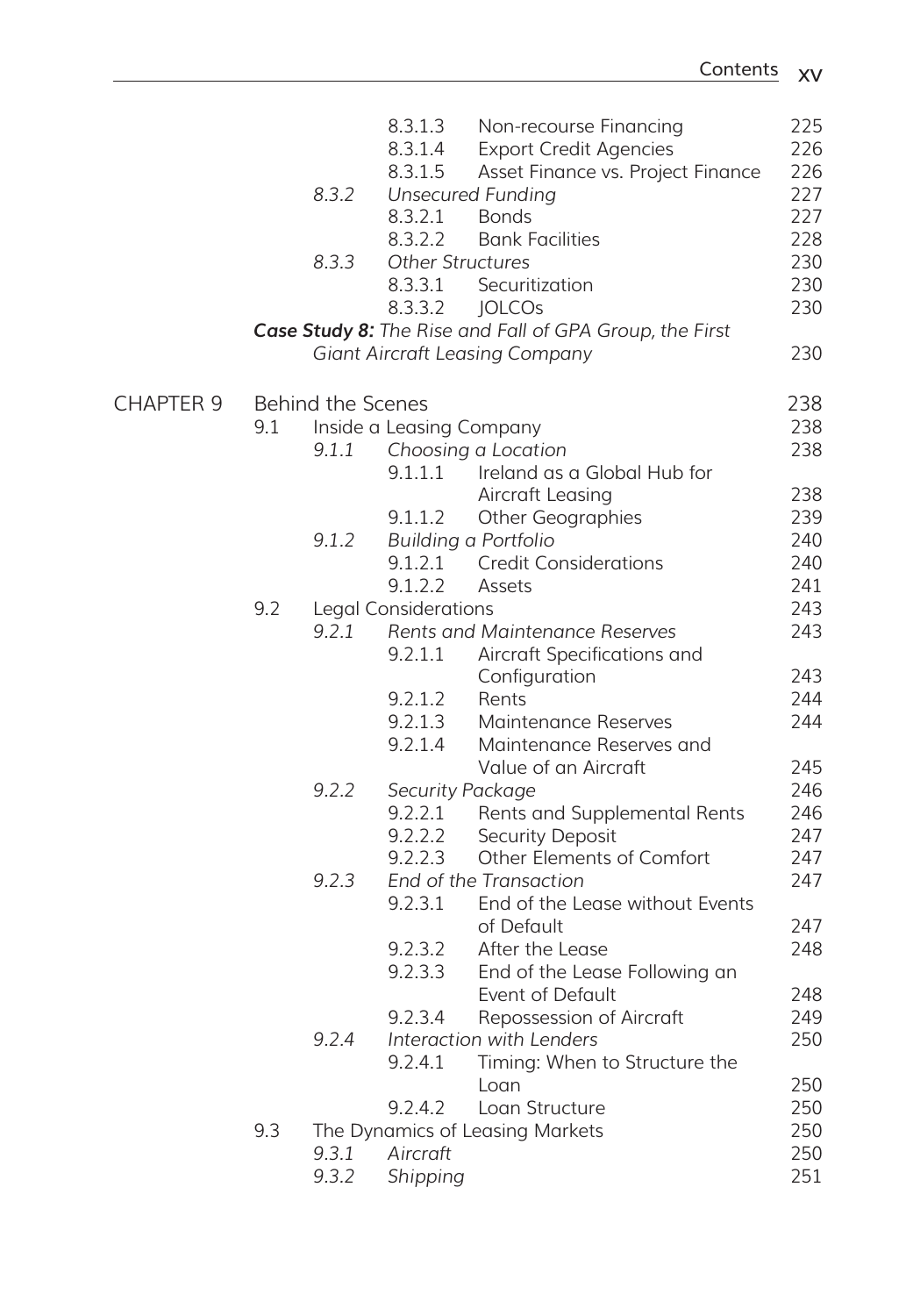| 933                                         | Rail |                                   | 252. |
|---------------------------------------------|------|-----------------------------------|------|
|                                             |      | 9.3.3.1 Corporate Funding and Tax |      |
|                                             |      | Lease Structures                  | 252  |
|                                             |      | 9.3.3.2 Operating Leasing Market  | 252  |
| Summary Asset Finance: What Have We Learnt? |      |                                   | 254  |
|                                             |      |                                   |      |

## **PART IV** Securitization 255

| <b>CHAPTER 10</b> | The Securitization Process                        |                                |                                                     | 257 |
|-------------------|---------------------------------------------------|--------------------------------|-----------------------------------------------------|-----|
|                   | 10.1                                              |                                | Transforming Illiquid Assets into Liquid Securities | 257 |
|                   | 10.1.1                                            | Definition                     |                                                     | 257 |
|                   | 10.1.2                                            | Example                        |                                                     | 257 |
|                   | 10.2                                              | <b>Tranching of Securities</b> |                                                     | 258 |
|                   |                                                   |                                | 10.2.1 Different Levels of Return and Risk          | 258 |
|                   |                                                   | 10.2.1.1                       | <b>Different Tranches</b>                           | 258 |
|                   |                                                   | 10.2.1.2                       | Waterfall                                           | 259 |
|                   |                                                   | 10.2.1.3                       | <b>Risk-based Approach</b>                          | 260 |
|                   |                                                   | 10.2.1.4                       | Comparison with other                               |     |
|                   |                                                   |                                | <b>Structured Finance Transactions</b>              | 260 |
|                   | 10.2.2                                            |                                | Rating of the Various Tranches                      | 260 |
|                   |                                                   | 10.2.2.1                       | Principle                                           | 260 |
|                   |                                                   | 10.2.2.2                       | Rating Upgrades and Rating                          |     |
|                   |                                                   |                                | Downgrades                                          | 262 |
|                   | 10.2.3                                            |                                | <b>Different Products</b>                           | 262 |
|                   |                                                   | 10.2.3.1                       | Residential Mortgage-backed                         |     |
|                   |                                                   |                                | Securities                                          | 262 |
|                   |                                                   | 10.2.3.2                       | Commercial Mortgage-backed                          |     |
|                   |                                                   |                                | <b>Securities</b>                                   | 263 |
|                   |                                                   | 10.2.3.3                       | CLOs and CDOs                                       | 263 |
|                   |                                                   | 10.2.3.4                       | CDO-squared                                         | 264 |
|                   |                                                   | 10.2.3.5                       | Other ABS Types                                     | 264 |
|                   | Case Study 9: The Securitization of David Bowie's |                                |                                                     |     |
|                   | Intellectual Property Rights                      | 264                            |                                                     |     |
|                   |                                                   |                                | Case Study 10: What is a Covered Bond?              | 267 |
| <b>CHAPTER 11</b> | The Different Stakeholders                        |                                |                                                     | 272 |
|                   | 11.1<br><b>Borrowers</b>                          |                                |                                                     | 272 |
|                   | 11.1.1                                            | Their Role                     |                                                     | 272 |
|                   | 11.1.2                                            |                                | Their Interest in the Transaction                   | 273 |
|                   | 11.2                                              | The Originator                 |                                                     | 274 |
|                   |                                                   |                                | 11.2.1 The Role of the Originator                   | 274 |
|                   | 11.2.2                                            |                                | The Interest of Securitization for the              |     |
|                   |                                                   | Originator                     |                                                     | 275 |
|                   |                                                   |                                | 11.2.2.1 Reason 1: Liquidity Requirement            | 275 |
|                   |                                                   |                                |                                                     |     |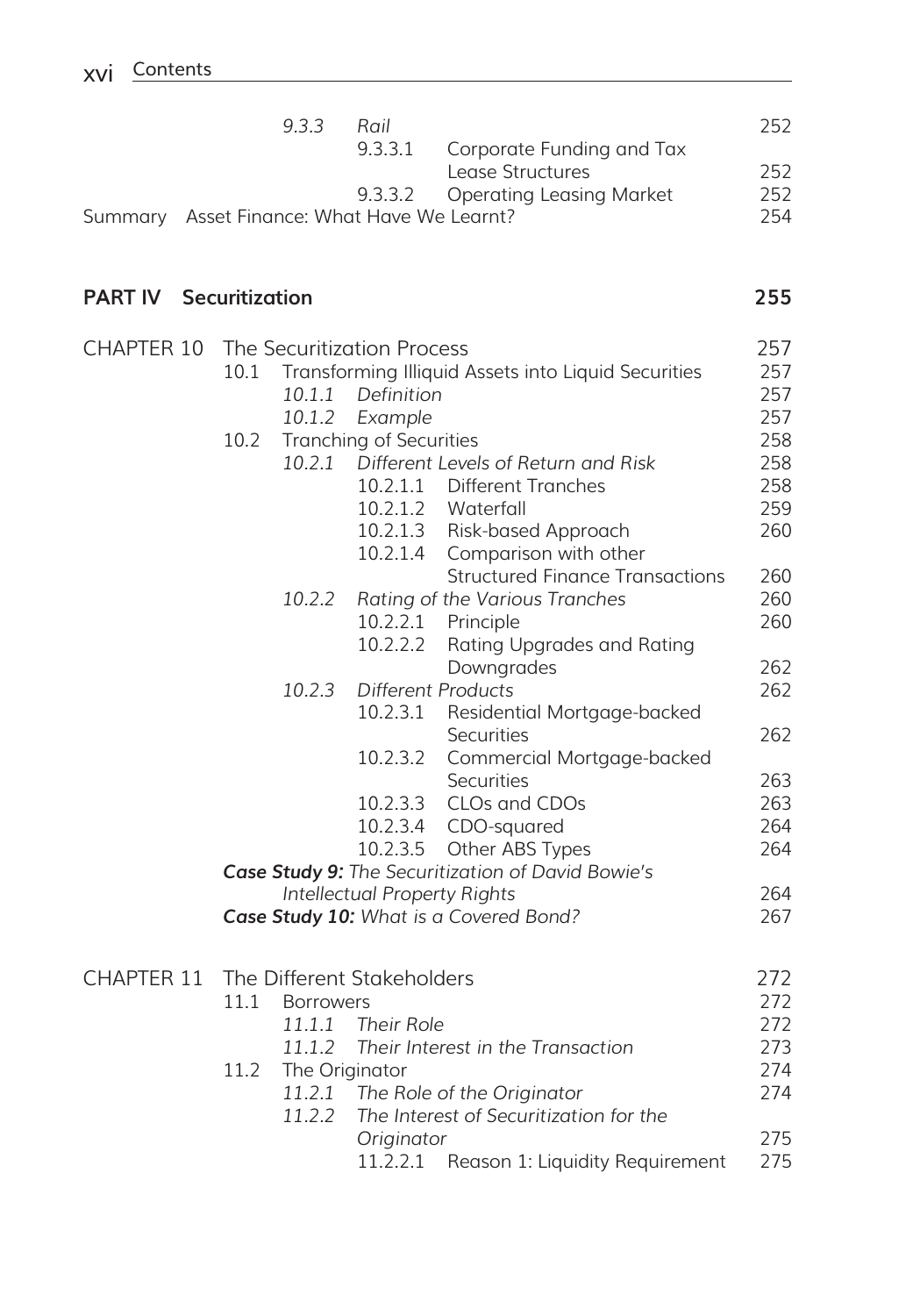|                   |                              |                                                  | 11.2.2.2                    | Reason 2: Balance Sheet                    |     |
|-------------------|------------------------------|--------------------------------------------------|-----------------------------|--------------------------------------------|-----|
|                   |                              |                                                  |                             | Optimization                               | 275 |
|                   |                              |                                                  | 11.2.2.3                    | Reason 3: Risk Management                  | 276 |
|                   | 11.3                         |                                                  |                             | Around the SPV: The Transaction's Life     | 276 |
|                   |                              | 11.3.1                                           | The SPV or Issuer           |                                            | 277 |
|                   |                              | 11.3.2                                           | The Arranger                |                                            | 277 |
|                   |                              | 11.3.3                                           | <b>Rating Agencies</b>      |                                            | 278 |
|                   |                              | 11.3.4                                           | The Trustee                 |                                            | 278 |
|                   |                              | 11.3.5                                           | The Servicer                |                                            | 279 |
|                   |                              | 11.3.6                                           | The Law Firm                |                                            | 279 |
|                   | 11.4                         | The Investors                                    |                             |                                            | 280 |
|                   |                              | 11.4.1                                           | Their Interest              |                                            | 280 |
|                   |                              |                                                  | 11.4.1.1                    | Diversification                            | 280 |
|                   |                              |                                                  | 11.4.1.2                    | Extra Yield                                | 281 |
|                   |                              |                                                  | 11.4.1.3                    | <b>Liquidity Purposes</b>                  | 281 |
|                   |                              | 11.4.2                                           |                             | The Specific Case of Originators Who also  |     |
|                   |                              |                                                  | Act as Investors            |                                            | 281 |
|                   |                              |                                                  | 11.4.2.1                    | <b>Regulatory Capital Trades</b>           | 281 |
|                   |                              |                                                  | 11.4.2.2                    | Investors                                  | 283 |
|                   |                              |                                                  | 11.4.2.3                    | <b>Synthetic Transactions</b>              | 284 |
|                   |                              |                                                  |                             | Case Study 11: The Subprime Crisis         | 285 |
|                   |                              |                                                  |                             | Case Study 12: Michael Burry's Big Short   | 294 |
|                   |                              |                                                  |                             |                                            |     |
| <b>CHAPTER 12</b> | Structuring a Securitization |                                                  |                             |                                            | 299 |
|                   | 12.1                         |                                                  |                             | <b>Composition of the Collateral</b>       | 299 |
|                   |                              | 12.1.1                                           |                             | Granularity: Pooling Together a Large      |     |
|                   |                              |                                                  | Number of Assets            |                                            | 299 |
|                   |                              |                                                  |                             | 12.1.1.1 Number of Assets                  | 299 |
|                   |                              |                                                  |                             | 12.1.1.2 Size of Assets                    | 300 |
|                   |                              |                                                  | 12.1.1.3                    | <b>Granularity and Statistical</b>         |     |
|                   |                              |                                                  |                             | Approach                                   | 300 |
|                   |                              | 12.1.2                                           |                             | Similarity: Pooling Together the Same Type |     |
|                   |                              |                                                  | of Assets                   |                                            | 300 |
|                   |                              | 12.1.3                                           |                             | Diversification: Pooling Together          |     |
|                   |                              |                                                  |                             | <b>Uncorrelated Assets</b>                 | 301 |
|                   |                              |                                                  | 12.1.3.1                    | Definition                                 | 301 |
|                   |                              |                                                  | 12.1.3.2                    | Idiosyncratic and Systemic Risks           | 301 |
|                   | 12.2                         |                                                  | <b>Managed Transactions</b> |                                            | 302 |
|                   |                              | 12.2.1<br><b>Static and Managed Transactions</b> |                             | 302                                        |     |
|                   |                              |                                                  | 12.2.1.1                    | Static (or Balance Sheet)                  |     |
|                   |                              |                                                  |                             | Transactions                               | 302 |
|                   |                              |                                                  | 12.2.1.2                    | Managed (or Arbitrage)                     |     |
|                   |                              |                                                  |                             | Transactions                               | 302 |
|                   |                              |                                                  | 12.2.1.3                    | The Collateral Manager                     | 303 |
|                   |                              |                                                  | 12.2.1.4                    | The Investment Guidelines                  | 304 |
|                   |                              |                                                  | 12.2.1.5                    | Shift from a Refinancing to a              |     |
|                   |                              |                                                  |                             | <b>Financing Model</b>                     | 306 |
|                   |                              |                                                  | 12.2.1.6                    | Could We Say That CLOs are                 |     |
|                   |                              |                                                  |                             |                                            |     |
|                   |                              |                                                  |                             | Mini-Banks?                                | 306 |